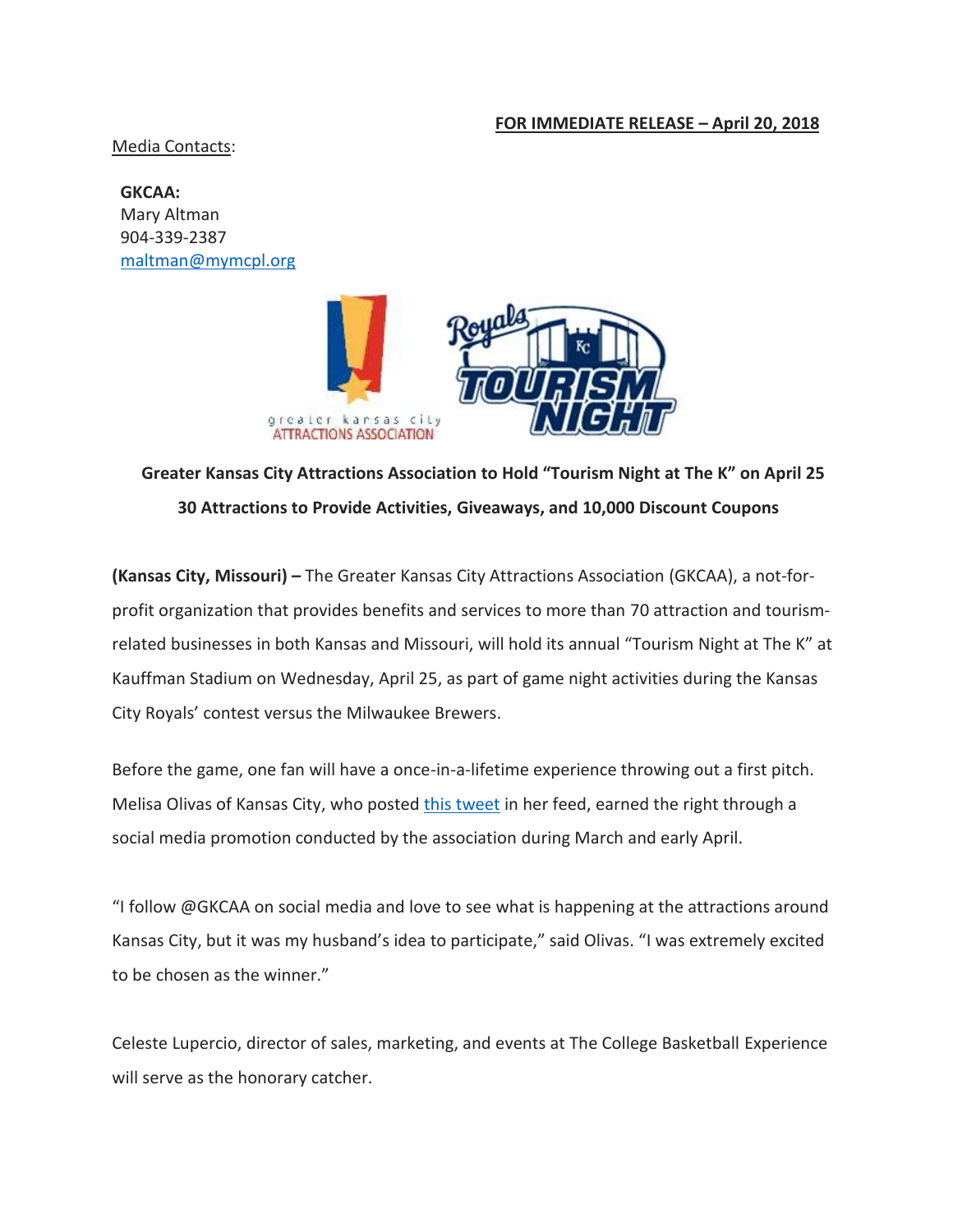"Tourism Night at The K is one of the highlights of the association's year," said Mike Vietti, director of marketing, communications and guest services for the National World War I Museum and Memorial who serves as the 2018 president of the association's volunteer-led board of directors. "It's a great opportunity for fans to meet representatives of more than 30 of Kansas City's attractions, have fun participating in interactive activities, and receive valuable discount coupons."

Fans can connect with representatives of attractions including Worlds of Fun, Snow Creek Resort, Powell Gardens, Midwest Genealogy Center, The College Basketball Experience, SEA LIFE Aquarium, LEGOLAND Discovery Center, Topgolf, Science City, and many more in Kauffman Stadium's Outfield Experience concourse starting when the gates open 5:30 p.m. until the beginning of the third inning.

In addition to the outfield activities, the first 10,000 fans entering the game will receive a coupon sheet valid for discounts and special offers at 20 attractions including:

- **Carolyn's Pumpkin Patch** two for one admission
- **College Basketball Experience** -\$2.00 off admission
- **Drury Hotels** Save 15% off reservations with coupon code
- **Jesse James Museums –** two for one admission
- **KC Barbecue Tours** \$5.00 off all tours
- **KC Parks + Rec** 25% off greens fees at Swope Park memorial Golf Course
- **Kansas City Zoo** buy one adult admission, get one child free
- **Kauffman Center** free admission to Future Stages Festival on June 10
- **Historic LeCompton** one free admission to Territorial Capital Museum
- **Independence Attractions** two for one admission to select historic sites.
- **Kansas City Parks**  25% off Swope Park green fees.
- **•** Kansas City Science City \$2 off general admission
- **National World War I Museum and Memorial** – buy one admission, get one free
- **Paradise Park** buy one Go Kart ride, get one free
- **Kansas City Renaissance Festival** two for one admission opening weekend
- **Quilt Town** free mystery prize bundle per visit.
- **•** Schlitterbahn Waterpark buy one admission, get one free
- **SEALIFE/LEGOLAND** \$5.00 off full price admission ticket, up to four tickets.
- **Starlight Theatre** \$5 off tickets to Broadway musicals
- **Swope Park Rangers** \$5 admission tickets for home games through June 24
- **Visit KC Kansas City Tap Tour**  two for one guidebook